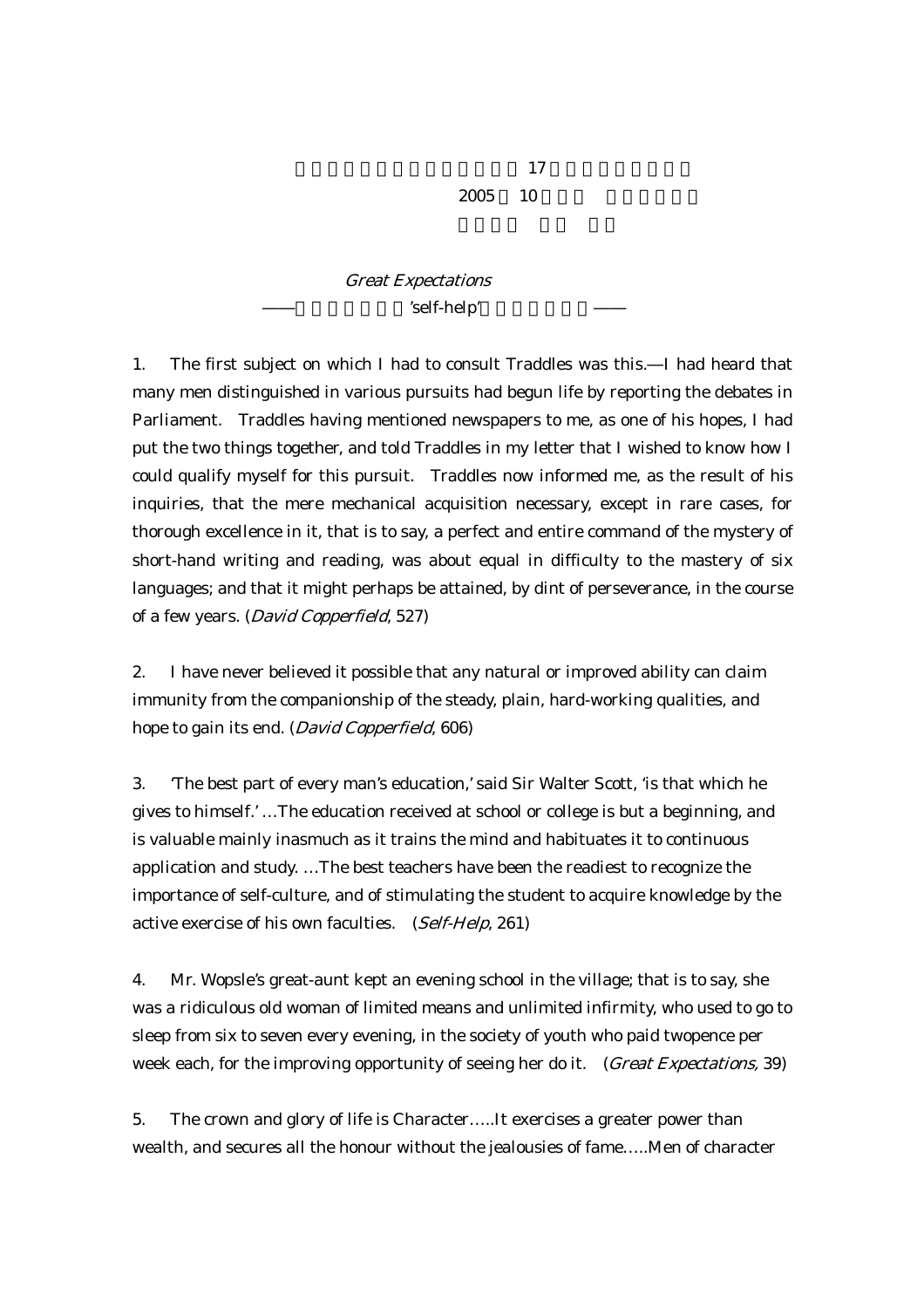are not only the conscience of society, but in every well-governed State they are its best motive power…..Though a man have comparatively little culture, slender abilities, and but small wealth, yet, if his character be of sterling worth, he will always command an influence, whether it be in the workshop, the counting-house, the mart, or the senate. (Self-Help, 314-15)

6. 'Don't you tell no more of 'em, Pip. That ain't the way to get out of being common, old chap.'……'If you can't get to be oncommon though going straight, you'll never get to do it though going crooked.'(Great Expectations, 65-66)

7. For, though it include what I proceed to add, all the merit of what I proceed to add was Joe's. It was not because I was faithful, but because Joe was faithful, that I never ran away and went for a soldier or a sailor. It was not because I had a strong sense of the virtue of industry, but because Joe had a strong sense of the virtue of industry, that I worked with tolerable zeal against the grain. It is not possible to know how far the influence of any amiable honest-hearted duty-doing man flies out into the world; but it is very possible to know how it has touched one's self in going by, and I know right well that any good that intermixed itself with my apprenticeship came of plain contented Joe, and not of restless aspiring discontented me. (Great Expectations, 101)

8. If I could have kept him away by paying money, I certainly would have paid money. (Great Expectations, 206)

9. Riches and rank have no necessary connexion with genuine gentlemanly qualities. The poor man may be a true gentleman, in spirit and in daily life. (Self Help, 327)

10. She laughed contemptuously, pushed me out, and locked the gate upon me. I went straight to Mr. Pumblechook's, and was immensely relieved to find him not at home. So, leaving word with the shopman on what day I was wanted at Miss Havisham's again, I set off on the four-mile walk to our forge; pondering, as I went along, on all I had seen, and deeply revolving that I was a common labouring-boy; that my hands were coarse; that my boots were thick, that I had fallen into a despicable habit of calling knaves Jack; that I was much more ignorant than I had considered myself last night, and generally that I was in a low-lived bad way. (Great Expectations, 59-60)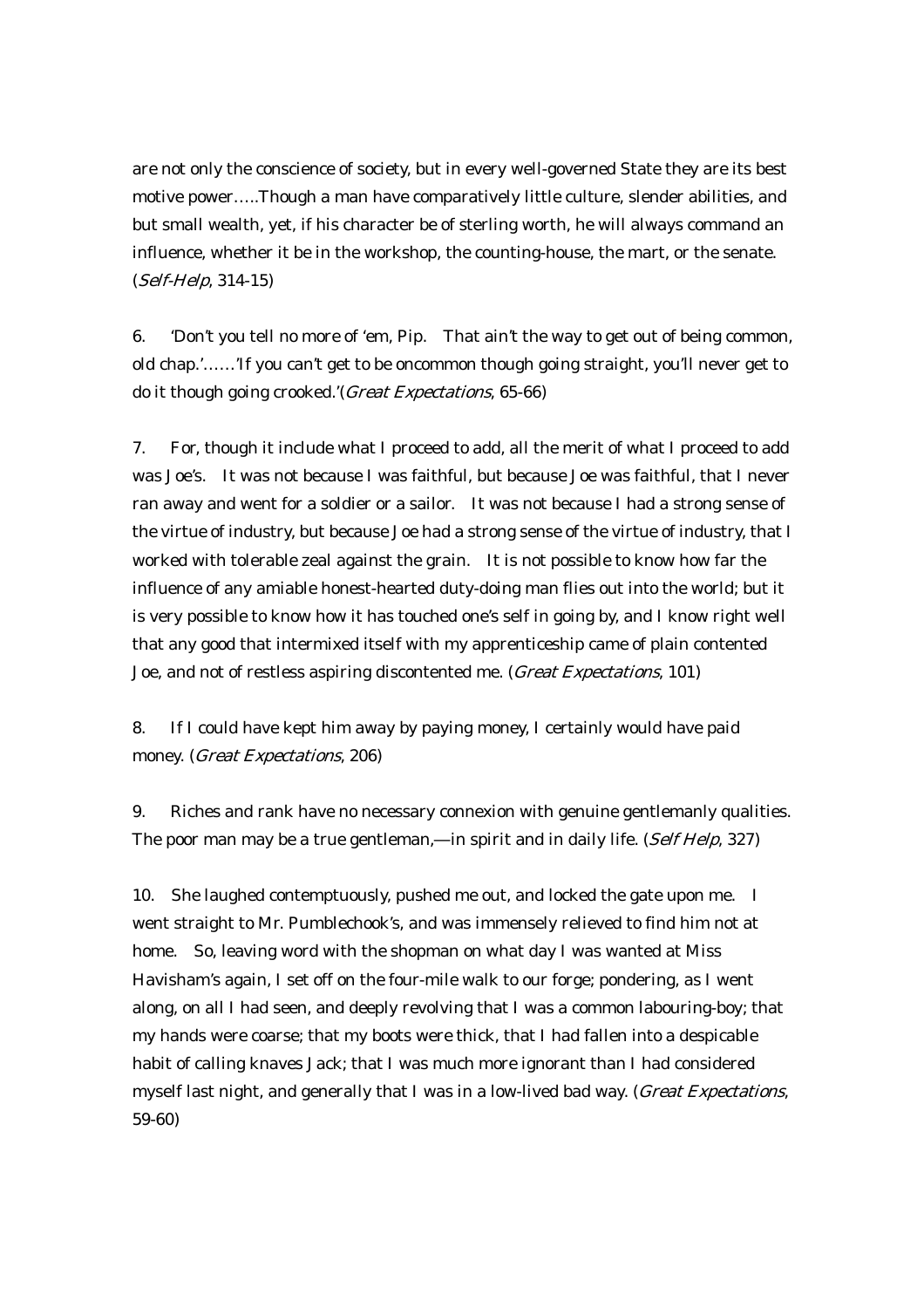11. At this juncture of his life, when his habits were being formed for good or evil, he was happily thrown into the society of the Gurney family, distinguished for their fine social qualities not less than for their intellectual culture and public-spirited philanthropy. This intercourse with the Gurneys, he used afterwards to say, gave the colouring to his life. They encouraged his efforts at self-culture; and when he went to the University of Dublin and gained high honours there, the animating passion in his mind, he said, 'was to carry back to them the prizes which they prompted and enabled me to win.' (Self-Help, 219)

12. 'O Joe, you break my heart! Look angry at me, Joe. Strike me, Joe. Tell me of my ingratitude. Don't be so good to me!'

 For Joe had actually laid his head down on the pillow at my side, and put his arm round my neck, in his joy that I knew him.

 'Which dear old Pip, old chap,' said Joe, 'you and me was ever friends. And when you're well enough to go out for a ride what larks!'

 After which, Joe withdrew to the window, and stood with his back towards me, wiping his eyes. And as my extreme weakness prevented me from getting up and going to him, I lay there, penitently whispering, 'O God bless him! O God bless this gentle Christian man!' (Great Expectations, 439)

Charles Dickens

1812 Born at Mile End Terrace, Landport, Portsmouth

1824 Dickens starts work at Warren' Blacking Warehouse. John is arrested for debt and sent to Marshalsea prison.

1828 Dickens becomes a free-lance shorthand-reporter at Doctor's Commons.

1832 Dickens is employed as shorthand-reporter for the Mirror of Parliament.

1834 Dickens becomes a parliamentary reporter for the *Morning Chronicle*.

1836 Published Sketches by Boz.

1849 Begins work on David Copperfield.

1860 Begins work on *Great Expectations*.

1865 Dickens and Ellen Ternan are involved in a serious railway accident at

Staplehurst, Kent(6.9.)

1870 Dickens dies. (6.9.)